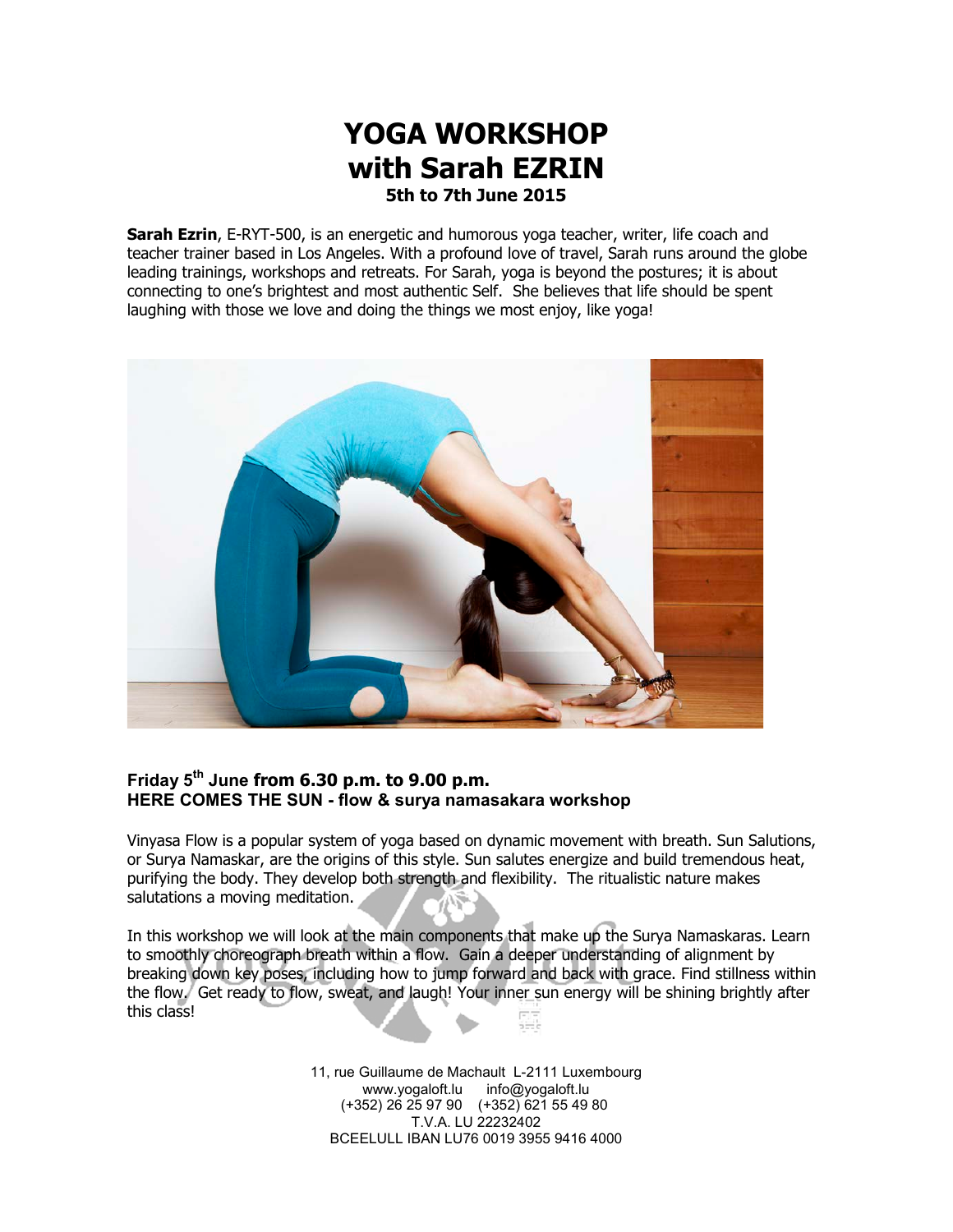#### **Saturday 6th June from 10.00 a.m. to 1.00 p.m. HIPS DON'T LIE**

Our hips can be a major site of tension- both physical and emotional. As the largest joint in the body, tight hips can not only be uncomfortable, but they can lead to other physical maladies, such as lower back and knee issues. Releasing the hips does not only lead to more space in the body, but also mentally and energetically.

In this workshop, we will cultivate space and integrity in the hips by exploring proper hip and pelvic girdle alignment in standing postures. Play with more advanced postures that require mobility in the hips, such as arm balances. Ending with long, slow, and deep hip-openers.

You will walk out of the class feeling lighter, freer, and released…. and yes, don't worry- you will still be able to walk!

#### **Saturday 6th June from 2.30 p.m. to 5.00 p.m. CENTER OF GRAVITY (ARM BALANCE)**

Build confidence and explore your edge with arm balances! These poses strengthen the core, which includes shoulders, abdominals, and hips. The core of the body relates to our sense of self and arm balancing accesses this powerful center. The balance element helps develop focus and agility, but most importantly arm balances are incredibly playful and fun!

In this workshop we will study the essential blueprint poses for arm balancing. With this foundation, attendees will be able to practice more advanced variations with greater understanding and ease. You will be flying high and feeling strong after this exciting class!

### **Sunday 7th June from 10.00 a.m. to 1.00 p.m. LIVE FROM THE HEART (BACK BENDING)**

The heart is the source of intuition and truth. When we live from our hearts, we operate from a deeply connected place. Backbends help to access this powerful center.

Physically, backbends stimulate the nervous system, giving a natural boost of energy. They counteract the effects of gravity and sitting by stretching the entire front body, beyond the muscles and into the inner organs.

But backbends are not always easy and bending backwards into the unknown can take courage.

In this workshop we will learn to backbend with stability and grace. We will refine more foundational variations in order to build toward advanced postures. When well-aligned backbends are not only heart opening and invigorating, but also quite a lot of fun!

> 11, rue Guillaume de Machault L-2111 Luxembourg www.yogaloft.lu info@yogaloft.lu (+352) 26 25 97 90 (+352) 621 55 49 80 T.V.A. LU 22232402 BCEELULL IBAN LU76 0019 3955 9416 4000